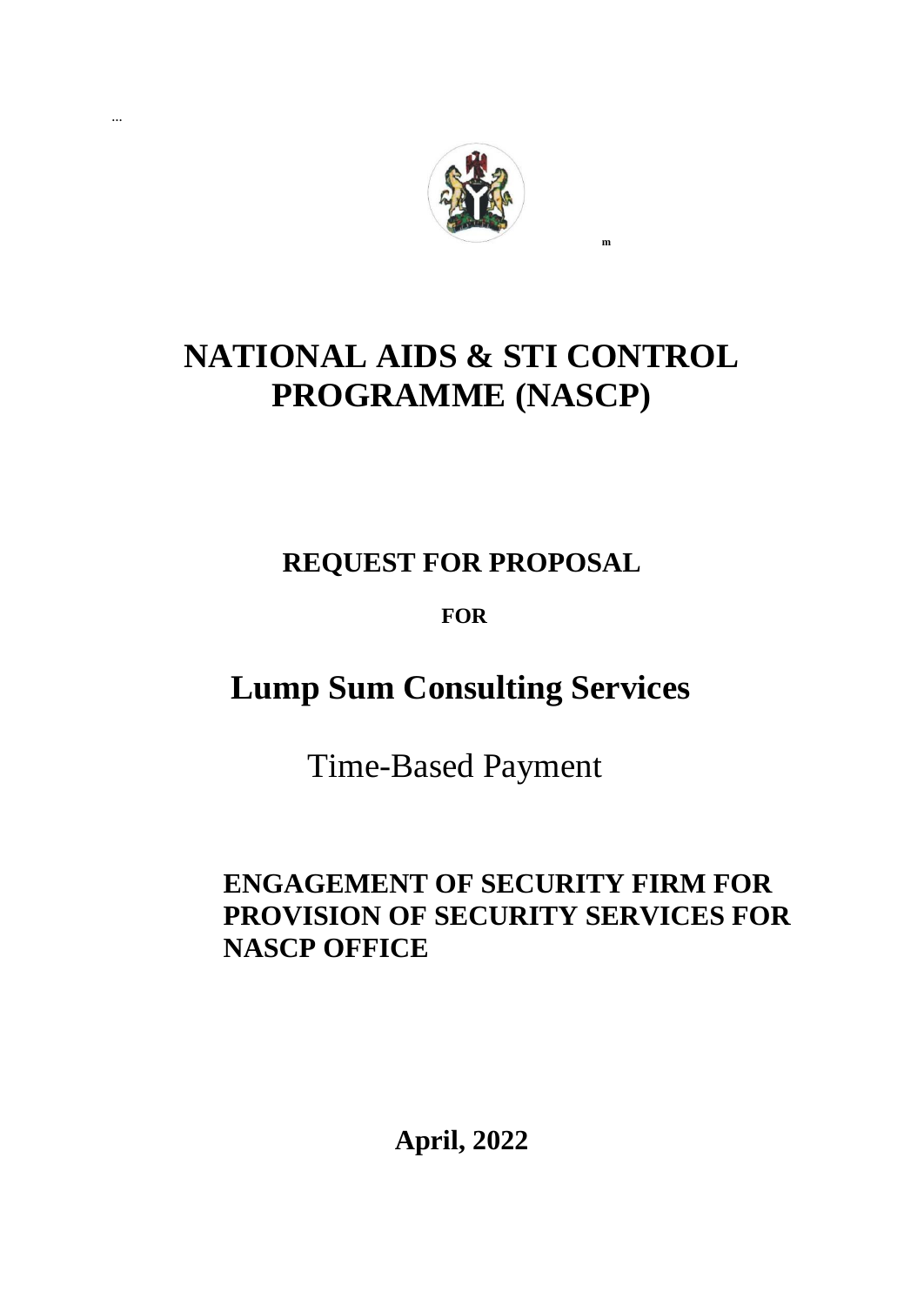### **SECTION 1; INSTRUCTIONS TO SUPPLIERS**

#### **SUBMISSION OF PROPOSALS**

| <b>Sealing and</b><br>marking of<br><b>Proposals</b>                | The suppliers shall submit their original and one copy of their Proposal in two<br>separate sealed envelopes, one containing the Technical Proposal and clearly<br>marked "Technical Proposal" inclusive of an Original and a copy and one<br>containing the Financial Proposal and clearly marked "Financial Proposal"<br>inclusive of an Original and a copy. The two envelopes shall then be enclosed<br>in one single outer envelope. Both the inner and outer envelopes shall be<br>addressed as follows:<br>to the Purchaser as indicated in the Request for Proposals; and<br>(a)<br>bearing the Project name (if applicable), the title and number of the<br>(b)<br>Proposal as indicated in the Request for Proposals. |  |  |  |  |  |  |  |
|---------------------------------------------------------------------|---------------------------------------------------------------------------------------------------------------------------------------------------------------------------------------------------------------------------------------------------------------------------------------------------------------------------------------------------------------------------------------------------------------------------------------------------------------------------------------------------------------------------------------------------------------------------------------------------------------------------------------------------------------------------------------------------------------------------------|--|--|--|--|--|--|--|
| <b>Deadline for the</b><br><b>Submission of</b><br><b>Proposals</b> | Proposals must be received by the Purchaser at the address specified in below<br>at the latest time and date specified in the Request for Proposals.                                                                                                                                                                                                                                                                                                                                                                                                                                                                                                                                                                            |  |  |  |  |  |  |  |
|                                                                     | Any proposal<br>received by the Purchaser after the deadline for the submission specified below<br>shall be returned unopened to the supplier.                                                                                                                                                                                                                                                                                                                                                                                                                                                                                                                                                                                  |  |  |  |  |  |  |  |
| <b>Evaluation and</b><br><b>Comparison of</b><br><b>Proposals</b>   | The Purchaser shall evaluate and compare the Proposals as follows:<br>Assess whether the proposal meets the preliminary criteria;<br>٠<br>Examine if the proposal conforms to technical specifications and the<br>$\bullet$<br>required delivery time;<br>Verify any arithmetical errors. For example, if the quotation in<br>figures is different from the quotation in words, the amount in words<br>shall prevail. If there is a discrepancy between the unit price and the<br>total price that is obtained by multiplying the unit price and quantity,<br>the unit price shall prevail, and the total price shall be corrected;<br>Tabulate the Proposals thus arrived at.<br>٠                                             |  |  |  |  |  |  |  |
|                                                                     | <b>AWARD OF CONTRACT</b>                                                                                                                                                                                                                                                                                                                                                                                                                                                                                                                                                                                                                                                                                                        |  |  |  |  |  |  |  |
| <b>Award of Contract</b>                                            | The Purchaser shall award the contract to the supplier whose quotation has been<br>determined to be substantially responsive to the requirements of the Request<br>for Proposals and the lowest <i>evaluated</i> price, i.e. based on the quality of the<br>items quoted for in accordance with the specifications.                                                                                                                                                                                                                                                                                                                                                                                                             |  |  |  |  |  |  |  |
| <b>Notification of</b><br>Award                                     | Notification of the award shall constitute the formation of the contract. This<br>Notification shall be sent by registered mail or any other means as determined<br>by the purchaser, inviting the supplier to deliver the services in accordance<br>with the conditions of the Request for Proposals.                                                                                                                                                                                                                                                                                                                                                                                                                          |  |  |  |  |  |  |  |
| Signing of the<br>contract                                          | Within seven (7) days or as determined by the purchaser, following the<br>notification of the award, the purchaser shall sign and date the form of contract<br>and send it back to the supplier.                                                                                                                                                                                                                                                                                                                                                                                                                                                                                                                                |  |  |  |  |  |  |  |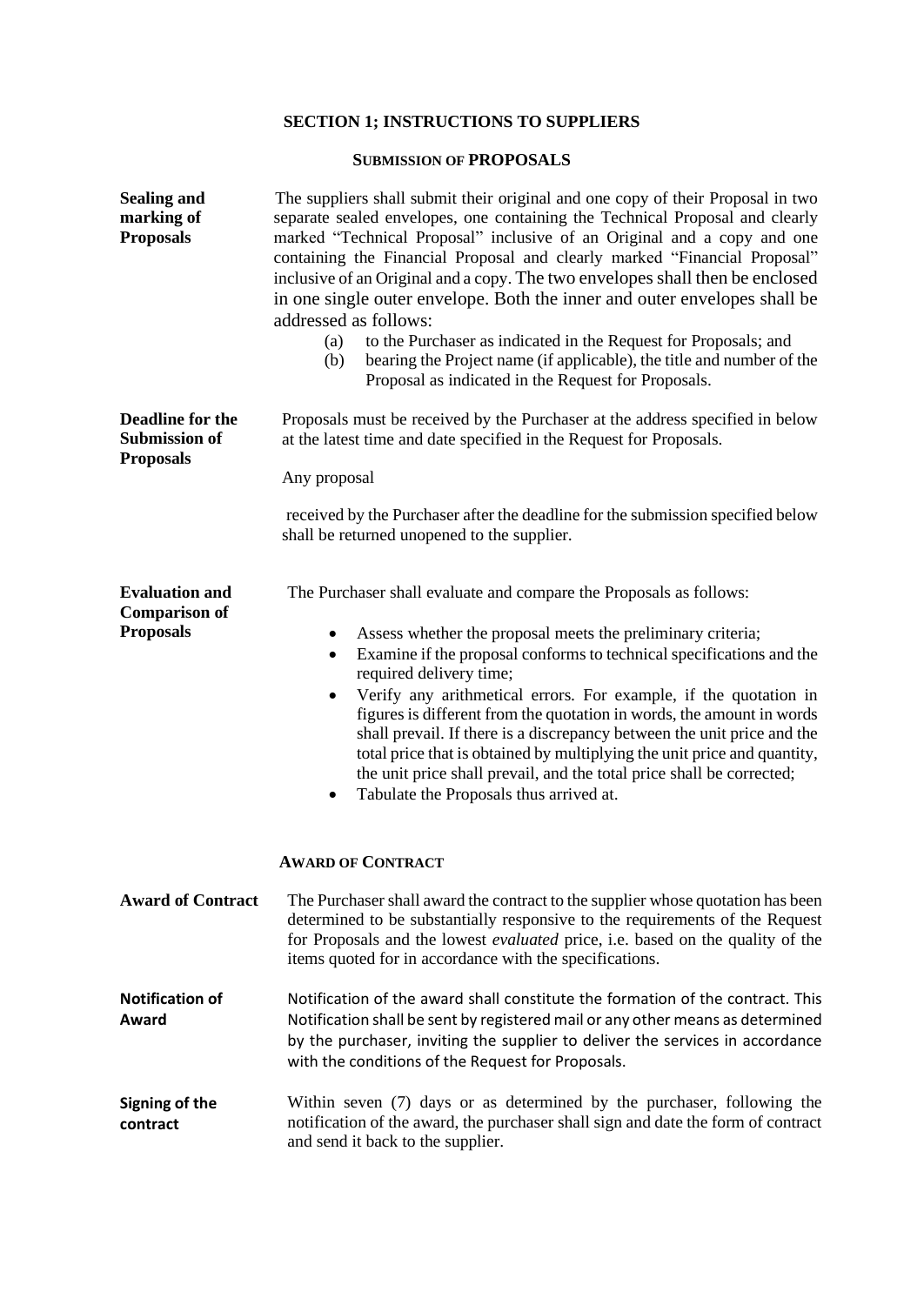| <b>Fraud and</b><br>Corruption                     | The personnel of the Purchaser and the Suppliers shall adhere to the highest<br>ethical standards, both during the selection process and throughout the<br>execution of the contract. In pursuance of this principle, they shall abstain at<br>all times from corruption or fraudulent practices. Corruption and fraudulent<br>practices are defined as follows: |                                                                                                                                                                                                                                                                    |  |  |  |  |  |  |
|----------------------------------------------------|------------------------------------------------------------------------------------------------------------------------------------------------------------------------------------------------------------------------------------------------------------------------------------------------------------------------------------------------------------------|--------------------------------------------------------------------------------------------------------------------------------------------------------------------------------------------------------------------------------------------------------------------|--|--|--|--|--|--|
|                                                    | (i)                                                                                                                                                                                                                                                                                                                                                              | "corrupt practice" means the offering, giving,<br>receiving, or soliciting, directly or indirectly, of<br>anything of value to influence the action of an<br>official in the selection process or in contract<br>execution;                                        |  |  |  |  |  |  |
|                                                    | (ii)                                                                                                                                                                                                                                                                                                                                                             | "fraudulent practice" means a misrepresentation or<br>omission of facts in order to influence a selection<br>process or the execution of a contract;                                                                                                               |  |  |  |  |  |  |
|                                                    | (iii)                                                                                                                                                                                                                                                                                                                                                            | "collusive practices" means a scheme<br>or<br>arrangement between two or more suppliers with<br>or without the knowledge of the Purchaser,<br>designed to establish prices<br>artificial,<br>at<br>noncompetitive levels;                                          |  |  |  |  |  |  |
|                                                    | (iv)                                                                                                                                                                                                                                                                                                                                                             | "coercive practice" means harming or threatening<br>to harm, directly or indirectly, persons or their<br>influence<br>the<br>property<br>to<br>procurement<br>proceedings, or affect the execution of a Contract.                                                  |  |  |  |  |  |  |
|                                                    | (v)                                                                                                                                                                                                                                                                                                                                                              | The Purchaser shall reject a proposal for award if<br>it determines that the Supplier recommended for<br>award has, directly or through an agent, engaged in<br>corrupt, fraudulent, collusive or coercive practices<br>in competing for the contract in question. |  |  |  |  |  |  |
| <b>Code of Conduct</b>                             |                                                                                                                                                                                                                                                                                                                                                                  | "The Global Fund Code of Conduct for Suppliers"                                                                                                                                                                                                                    |  |  |  |  |  |  |
|                                                    | Suppliers are advised to get acquainted with the global fund code of conduct<br>for suppliers via the link provided below:                                                                                                                                                                                                                                       |                                                                                                                                                                                                                                                                    |  |  |  |  |  |  |
|                                                    | ers_policy_en.pdf                                                                                                                                                                                                                                                                                                                                                | https://www.theglobalfund.org/media/3275/corporate_codeofconductforsuppli                                                                                                                                                                                          |  |  |  |  |  |  |
| <b>Whistle blowing and</b><br>channel of reporting | « whistle blowing Policy"                                                                                                                                                                                                                                                                                                                                        |                                                                                                                                                                                                                                                                    |  |  |  |  |  |  |

Suppliers are encouraged to send information on any infraction or grievances to the dedicated email account: netally procurement @gmail.com

**grievances and infractions.**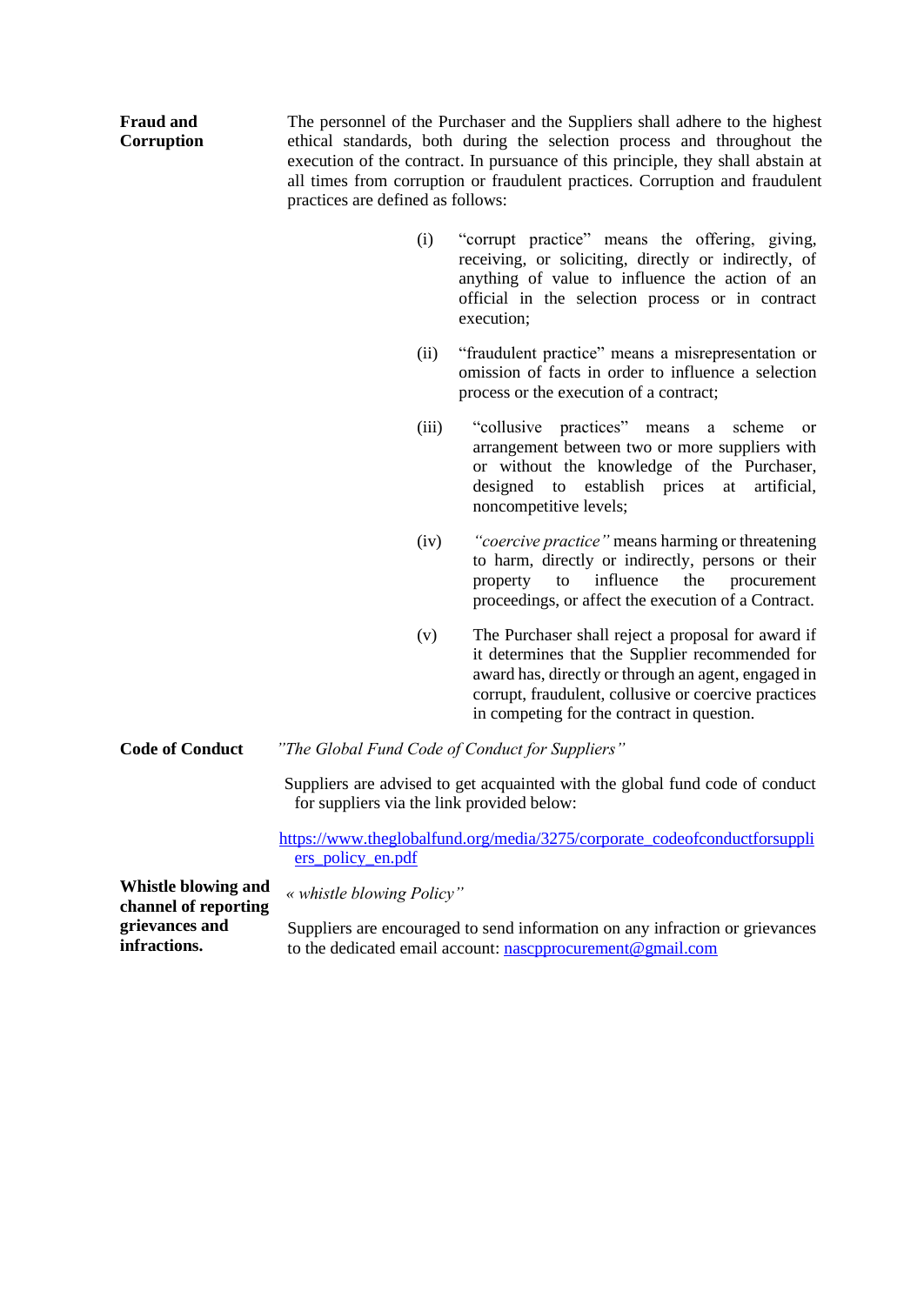#### **SECTION 2; BIDDING REQUIREMENTS**

#### **NASCP/GF-HIV/S/DC/VOL.1/2022/002PQ**

#### **22nd April, 2022**

#### **Letter of Invitation**

Dear Sir/Madam,

#### **FOR PROPOSAL FOR PROVISION OF SECURITY SERVICES**

 The National AIDS and STI Control Programme, FMOH(NASCP) is currently repositioned to fulfil its mandate as a coordination organization responsible for coordination of the **health sector** aspect of the national HIV response. The NASCP team (in its Proposed Coordination Activities submitted to the Global Fund) defined its understanding of coordination as "**the process of effective and efficient synchronisation and integration of resources, activities and organisation, leading to the achievement of specified goals and objectives".**

2. More details on the requested services are provided in the Terms of Reference included in the attached Request for Proposals.

3. NASCP will make available the necessary documents and reports and other information concerning this assignment. You may obtain additional information at the following address: **National AIDS/STIs Control Programme (NASCP), Ralph Shodeinde Street, Plot 75 Edo House, Central Area, Abuja**

4. A firm will be selected on the basis of Least Cost Analysis.

5. The following forms are attached:

- (*a*) Terms of Reference;
- (b) Model of Letter for submitting the Proposal;
- (*c*) Form for Observations of the Consultant on the Terms of Reference
- (a) (*e*) Draft Contract, to be completed by the Consultant, including the financial proposal ;

#### **Section B: Eligibility Requirements**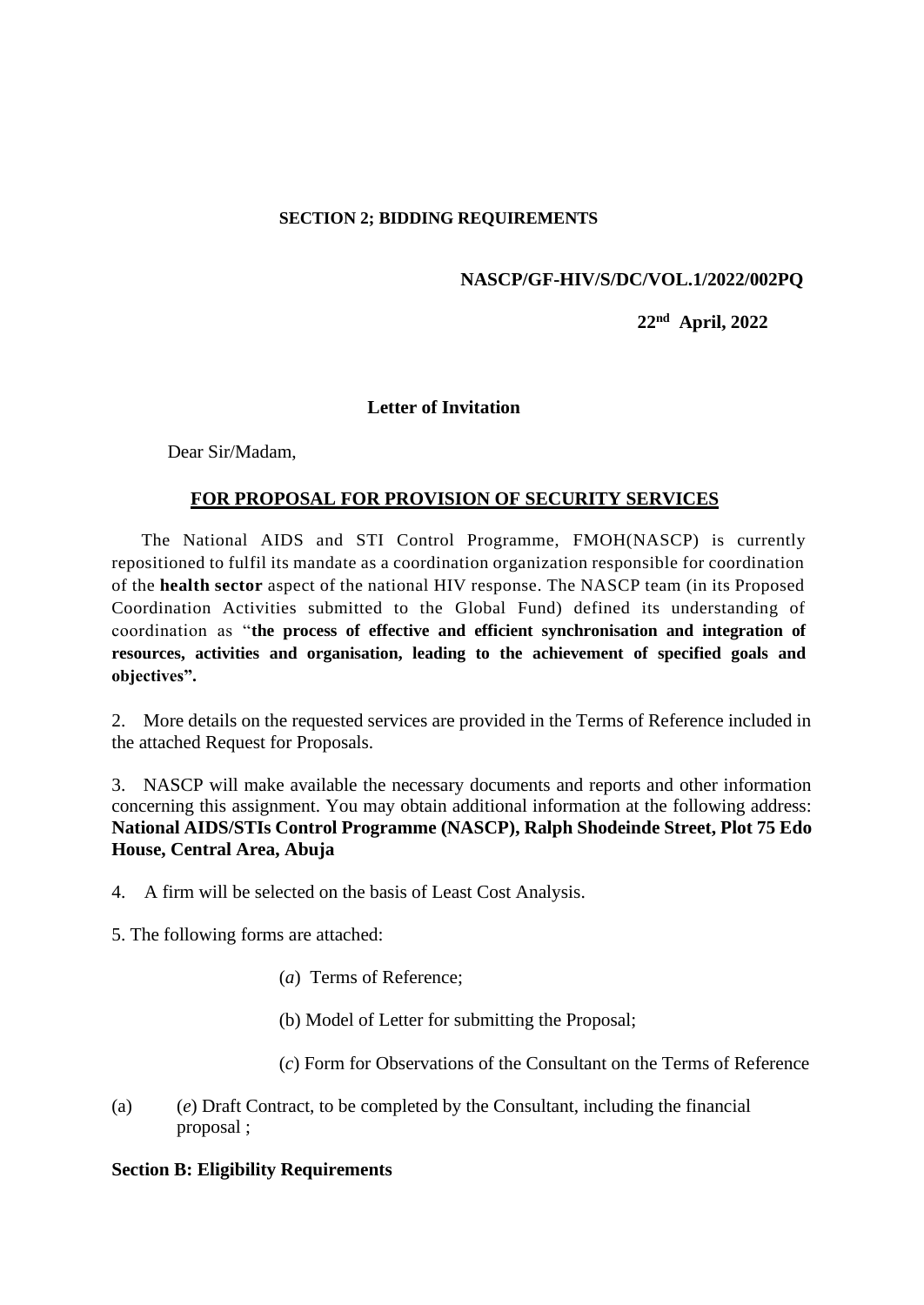- **i.** The firm shall have at least Three (3) years' experience in providing security to corporate offices
- **ii.** Evidence of registration with CAC (CAC2 and CAC7)
- **iii.** Evidence of tax clearance for the last three years (2018, 2019 and 2020).
- **iv.** Evidence of affiliate registration to national security bodies.
- **v.** Minimum number of staff for the work as stated in the TORs and there should be evidence of the required experience in the Security services.
- **vi.** Evidence of at least 3 similar jobs provided to clients in both FCT or states

#### **Section C: Request for Financial Proposals for Provision of Security Services**

The National AIDS and STI Control Programme (NASCP) is requesting proposal for the provision of Security Services. For this purpose, the unit is soliciting for quotes from your organization to provide NASCP with your best offer **in Nigerian Naira (NGN) detailing the cost**. **See Table One below** on the expectations to be quoted for. All Proposals are inclusive of all associated cost for delivering the service (payment of levies , relevant taxes etc).

#### **Section D: Submission Requirements**

a. The Duly signed Proposals (marked "Technical" and one marked "Financial") should be delivered on or before the due date and time by hand in **sealed envelopes** indicating on the envelope "Provision of Security Services" to;

- **i. Procurement Officer**
- **ii. National AIDS/STIs Control Programme (NASCP) Ralph Shodeinde Street Plot 75 Edo House Central Area, Abuja**
- b. Note that it is not permissible to transfer this invitation to any other firm.
- c. Only Proposals received through the physical address provided above will be considered. Upon submission of proposal, Vendors are expected to fill bid register at the location address.
- d. The submission deadline is **by 12 Noon on 13th of May 2022 Bids shall be opened and evaluated immediately**.
- e. Your quotation shall remain valid for two months from the bid closing date.
- f. An evaluation will be carried out on the submitted document and negotiation (if necessary) will be done before awarding the contract.
- g. The recommended contractor will be required to provide the service as per contract award.
- h. Note that NASCP, plans on entering a one-year renewable short-term agreement with the service providers from this process. A Form of Contract shall be signed with NASCP, which will become the contract in the event your organization's proposal is retained.
- i. All requests for clarifications should be directed to **the Assistant Director, Procurement via email at [uzosada@yahoo.com](mailto:uzosada@yahoo.com) on or before 12th May 2022**

#### **Additional Requirements for Quote Consideration**:

- 1. Strict adherence to Technical Specifications in the table below.
- 2. All materials as applicable shall be certified before delivery.
- 3. NASCP is VAT exempt and relevant tax deductions shall be made on behalf of the relevant authorities e.g 5% Withholding Tax and 1% Stamp Duty.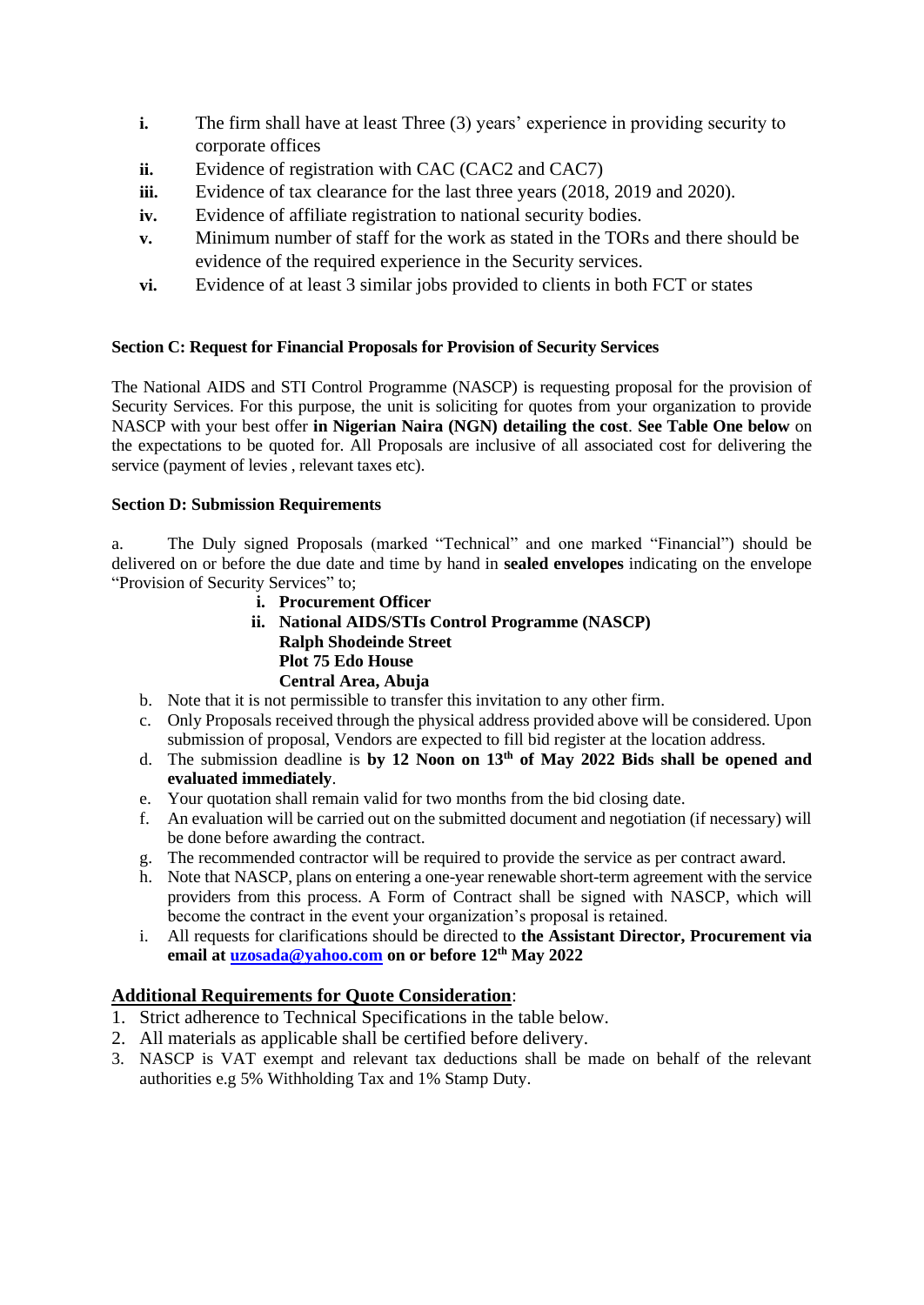Yours sincerely,

Wledge

 Uzoma Atu AD, PSM For: National Coordinator Email: uzosada@yahoo.com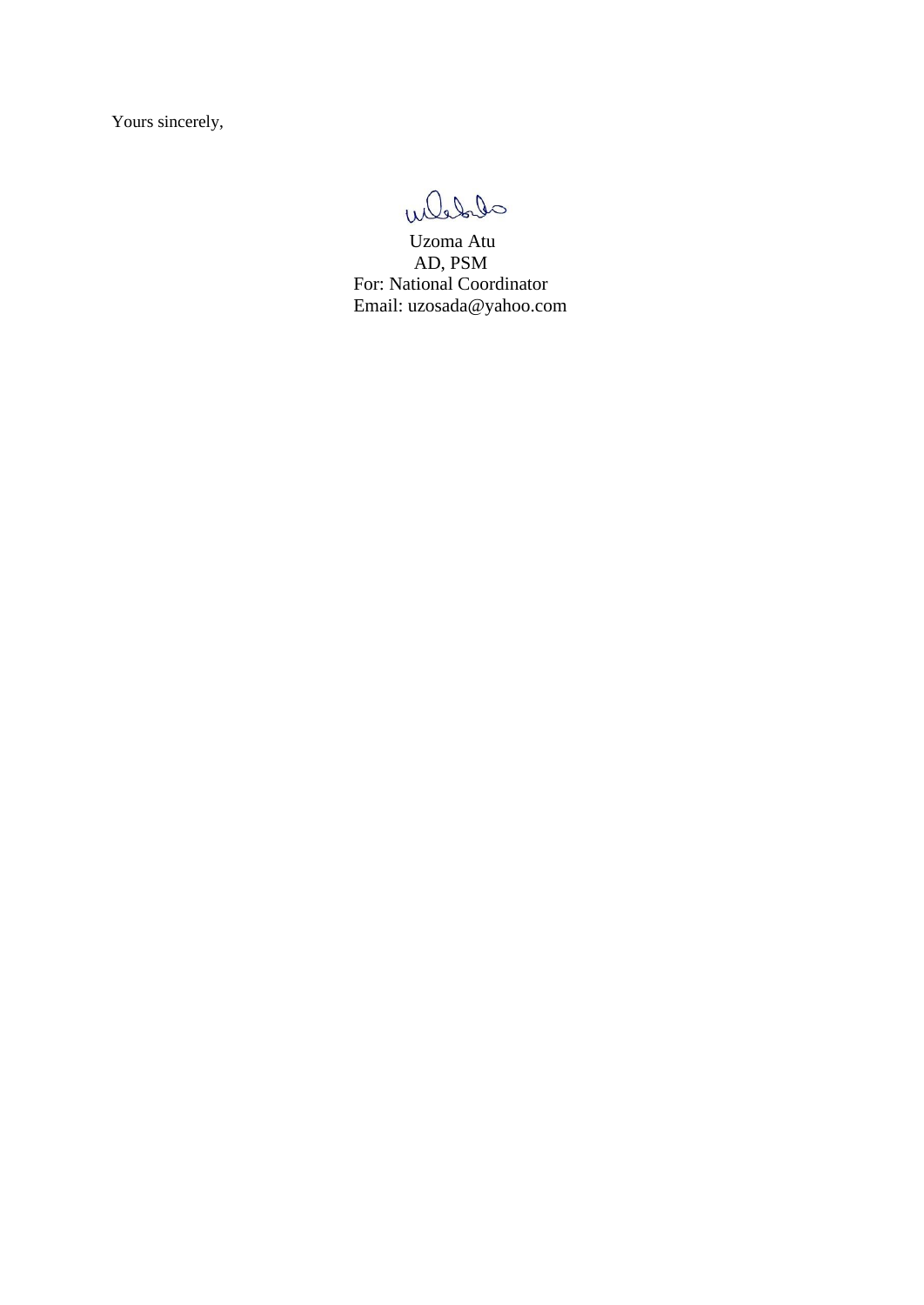#### Proposal Letter

#### *(to be filled by Supplier on Letter Head)*

Date:

#### Request for Proposal: **Provision of Security Services**

*To: National Coordinator Attn: Assistant Director,PSM National AIDS/STIs Control Programme (NASCP) Ralph Shodeinde Street Plot 75 Edo House Central Area, Abuja*

Having examined the documents regarding the Request for Proposals*,* the receipt of which is hereby duly acknowledged, we, the undersigned, offer to deliver the *(name the services/service)* in conformity with the said Request for Proposals for the sum of *[total bid amount in words and figures]* or such other sums as may be ascertained in accordance with the Schedule of Prices attached herewith and made part of the Proposal.

We undertake, if our Proposal is accepted, to deliver the services/service in accordance with the delivery schedule specified in the Schedule of Requirements.

We agree to abide by this Proposal for the period specified in the Request for Proposals as of the date of the opening of the Proposals and it shall remain binding upon us and may be accepted at any time before the expiration of that period.

Until a formal Contract is prepared and executed, this Proposal, together with your written acceptance thereof and your notification of award, shall constitute a binding Contract between us.

We understand that you are not bound to accept the lowest or any bid you may receive.

Dated this  $\frac{day \text{ of } (x,y) - 20}{x^2 + 20}$ .

*[signature] [in the capacity of]*

Duly authorized to sign this Quotation for and on behalf of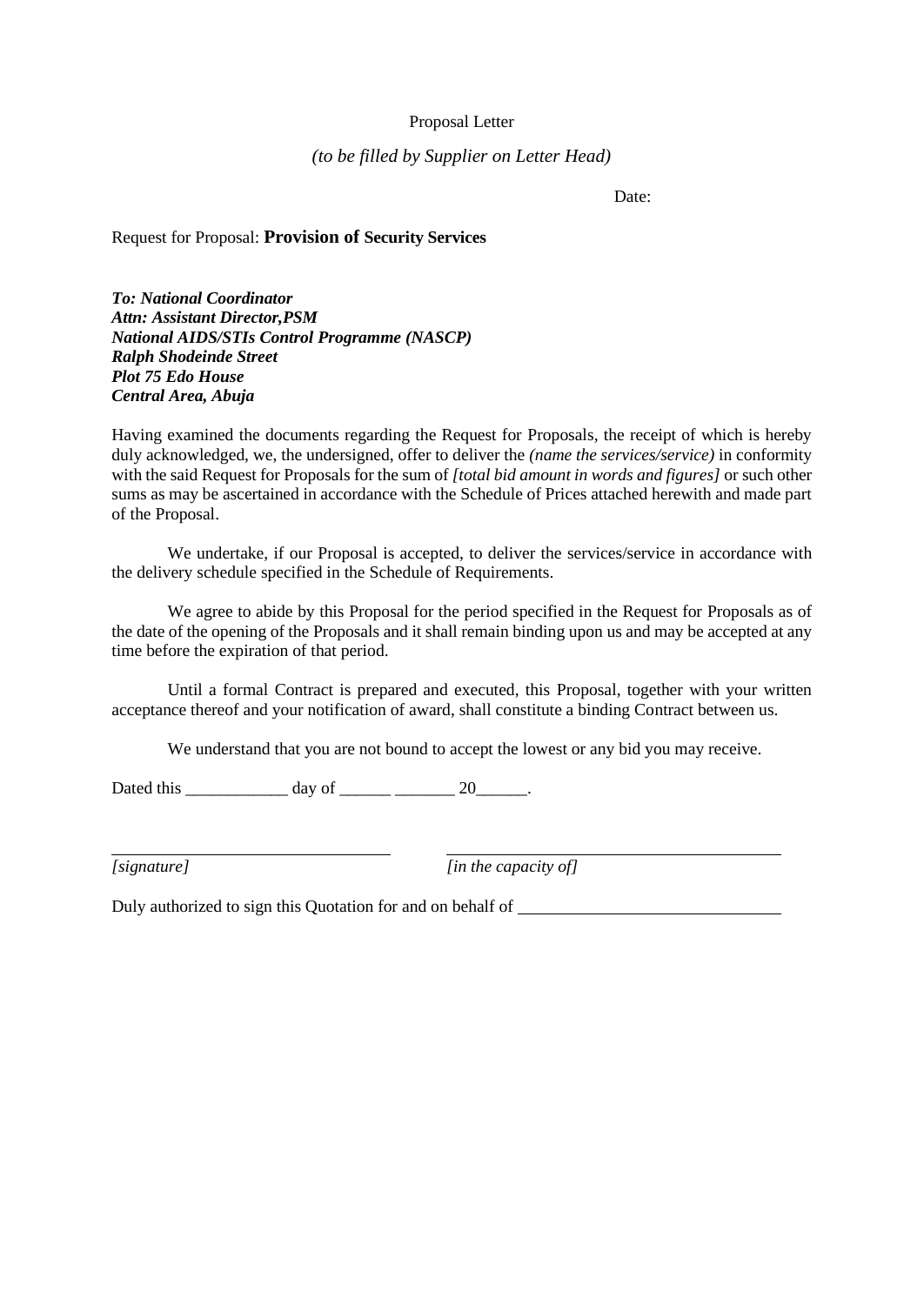## Section 3. Terms of Reference

## **ENGAGEMENT OF A FIRM TO PROVIDE SERVICES F O R N A S C P O F F I C E**

#### **Background**

The National AIDS &STI Control Programme (NASCP) is seeking the services of a competent security services for the security of lives and property in the 2<sup>nd</sup> floor Edo House Building.

#### **Scope**

The scope of the services include:

- Providing security services to NASCP office and staff
- Making sure that all the offices are securely locked after work
- Keeping of the keys to all the offices
- Periodically stock taking and inventory management of all equipment
- Switching off all electrical appliances when necessary.
- Maintaining daily presence during and after working hours such that will ensure security presence and to attend to any unforeseen circumstances.
- Any other task that may be assigned to you for the security of NASCP office and staff.
- 24 hours security services daily

#### **Deliverables**

The services shall be rendered professional and in a manner that is courteous and polite to the public to the extent possible under the circumstances.

All services shall be rendered so as to comply with applicable rules and regulation of the land regarding security.

#### **Total No of Staff Required for the assignment**

A total of 4 staff will be required for this assignment, and they will be running weekly shift. 2 officers per week.

#### **Terms**

The period of service is for (19) Months and renewable upon a satisfactory report.

#### **Contracting and Accountability**

The vendor will be accountable to NASCP through the Head PDA

#### **Remuneration**

Payment for services will be done quarterly after review of satisfactory performance by the PDA unit of NASCP. The vendor will be paid competitive fee for the period under contract based on expertise.

#### **Miscellaneous**

1.All complaints, requests, demands, waivers, and other communication shall be in writing and address to the Head PDA.

2. Presence of Security must be maintained throughout the day (24) hours to attend to any unforeseen need in this regard.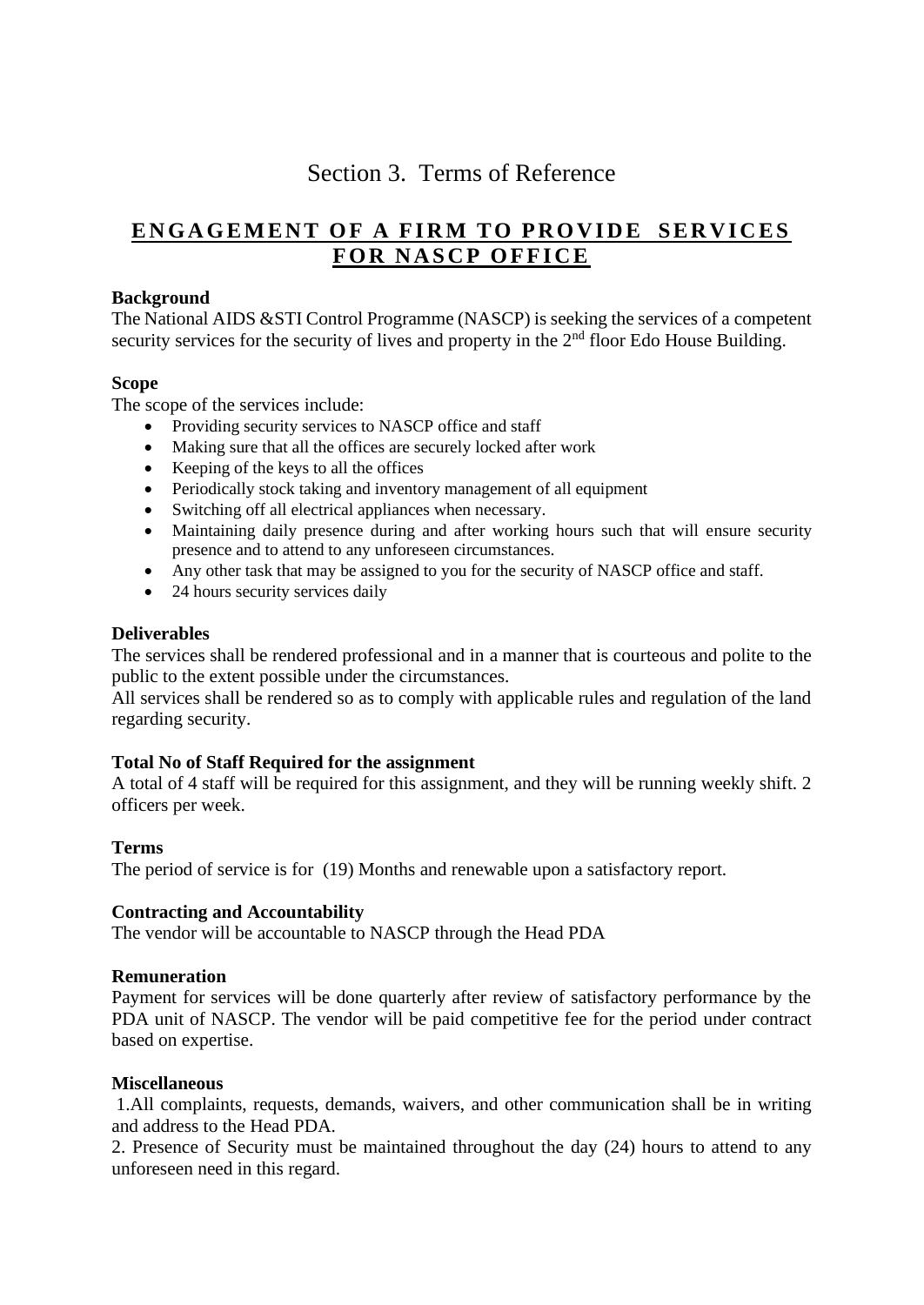3. The provision of the security services indicated above must be done with utmost expertise and professionalism in such a way that would be conducive and complimentary with the Agency's sets goals and objectives. The Service shall be provided without any hindrance to the performance of the Agency's personnel.

4. Regular Review and certification of satisfactorily performance will be done by the Admin and Support Services preceding any payment on the security services rendered.

5. Your proposal which shall remain valid for a minimum of 60 days must be detailed to indicate the cost per man hour per head per number of personnel required to deliver effectively on the assignment.

6. Your entire offer shall be accompanied by the most favourable terms and discounts available.

7. Your firm shall have at least Three (3) years' experience in providing security to corporate offices and registered with CAC and also include tax clearance for the last three years. Evidence of affiliate to the country's security services will be required.

8. Your firm shall have the required number of staffs for the work and there should be evidence that they have experience in the Security services.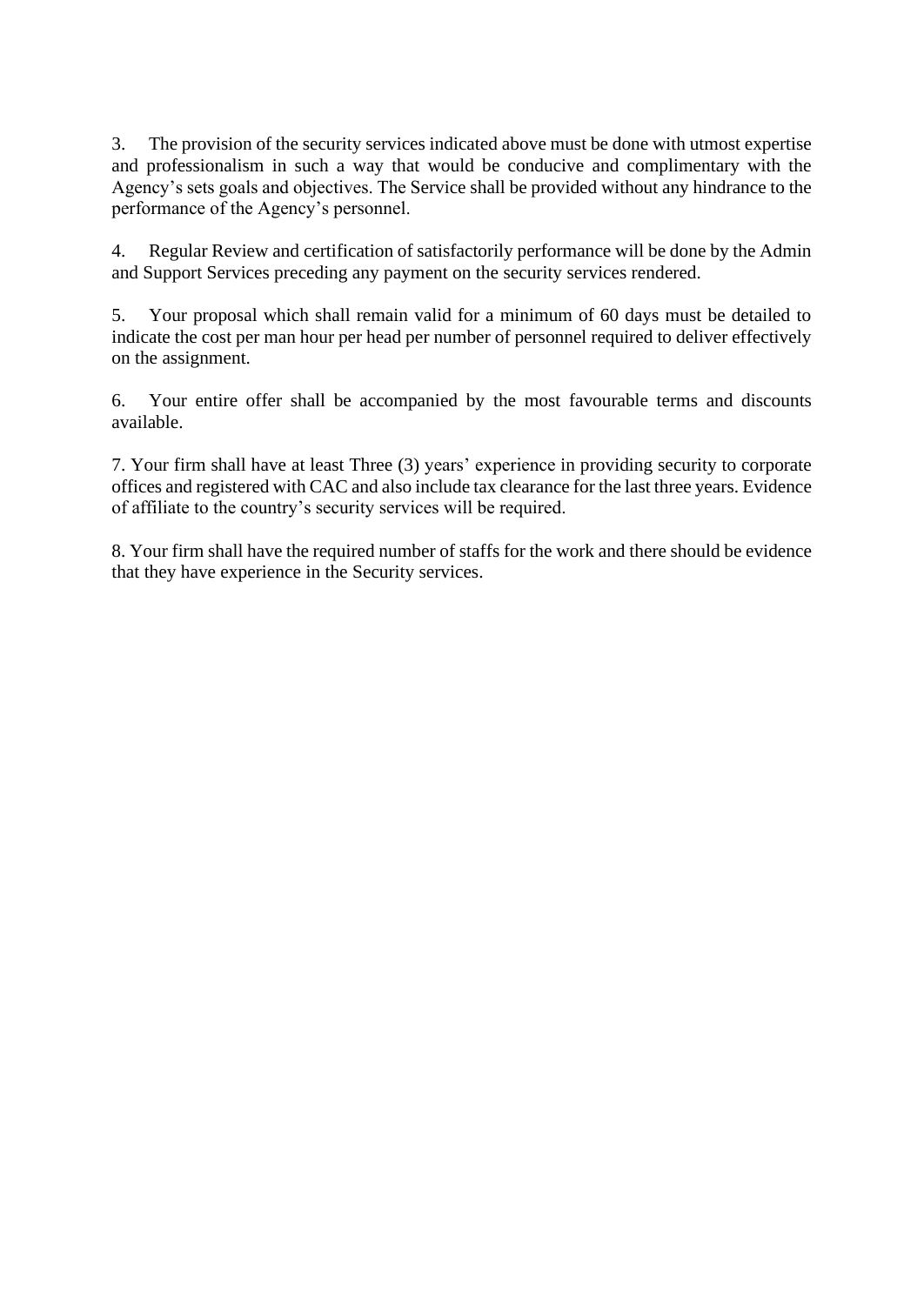### **Section 4. Proposal & Contract Forms**

#### **4A. Technical Proposal - Standard Forms**

*[Comments in brackets [ ] provide guidance to the vendors for the preparation of their Technical Proposals; they should not appear on the Technical Proposals to be submitted.]*

- 4A1 Organization and Experience
	- a. Firm's Organization
		- b. Firm's Experience
- 4A2 Comments or Suggestions on the Terms of Reference and on Counterpart Staff and Equipments to be provided by the Client
	- a. On the Terms of Reference
	- b. On the Counterpart Staff and Equipments
- 4A3 Descriptions of the Approach, Methodology, and Work Plan for Performing the Assignment
- 4A4 Team Composition and Task Assignments
- 4A5 Staffing Schedule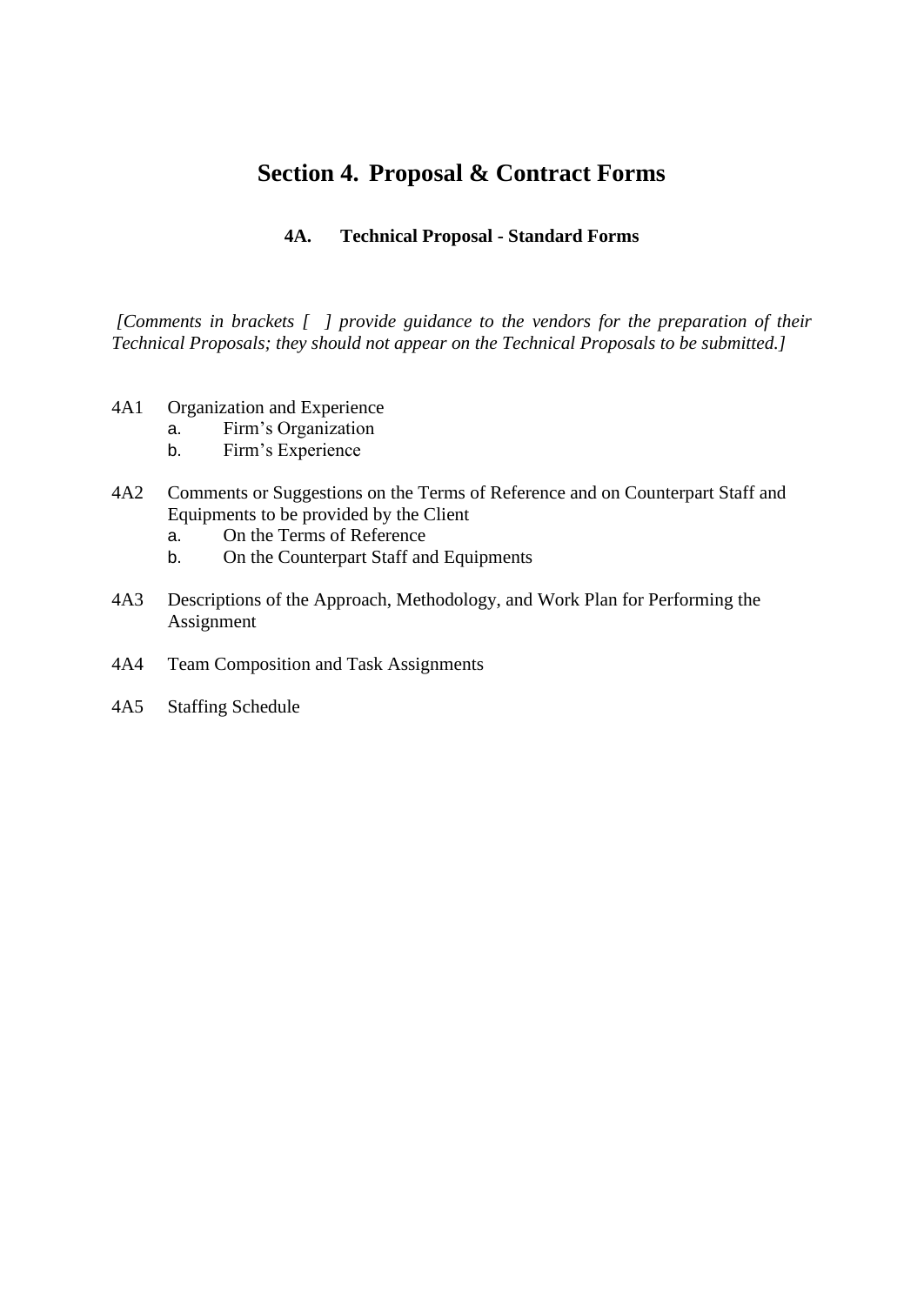#### **Form 4A1 Organization and Experience**

#### **Firm's Organisation**

[*Provide here a brief description (maximum two pages) of the background and organization of the Firm*

#### **Firm's Experience**

#### **Major Work Undertaken during the last Five Years that best Illustrates Qualifications**

*[using the format below, provide information on each assignment for which your firm was legally contracted for carrying out services similar to the ones requested under this assignment.* 

| Assignment name:                           |                                                                 | Country:                                                                                       |  |  |  |  |
|--------------------------------------------|-----------------------------------------------------------------|------------------------------------------------------------------------------------------------|--|--|--|--|
| Assignment Location<br>within country:     |                                                                 | Duration of assignment (months):                                                               |  |  |  |  |
| Name of Client:                            |                                                                 | Professional Staff provided by your Organisation:<br>No of Staff:                              |  |  |  |  |
| <b>Start Date</b><br>(Month/Year)          | <b>Completion Date</b><br>(Month/Year)                          | No of Person-Months                                                                            |  |  |  |  |
| Name of associated Consultants, if any:    |                                                                 | Nº of Person-Months of Professional Staff provided<br>by associated Consultants:               |  |  |  |  |
|                                            |                                                                 | Name of Senior Staff (Project Director/Coordinator, Manager) Involved and Functions Performed: |  |  |  |  |
| Detailed Narrative Description of Project: |                                                                 |                                                                                                |  |  |  |  |
|                                            | Detailed Description of Actual Services Provided by your Staff: |                                                                                                |  |  |  |  |

| Firm's Name: |  |
|--------------|--|
| Authorised   |  |
| Signature:   |  |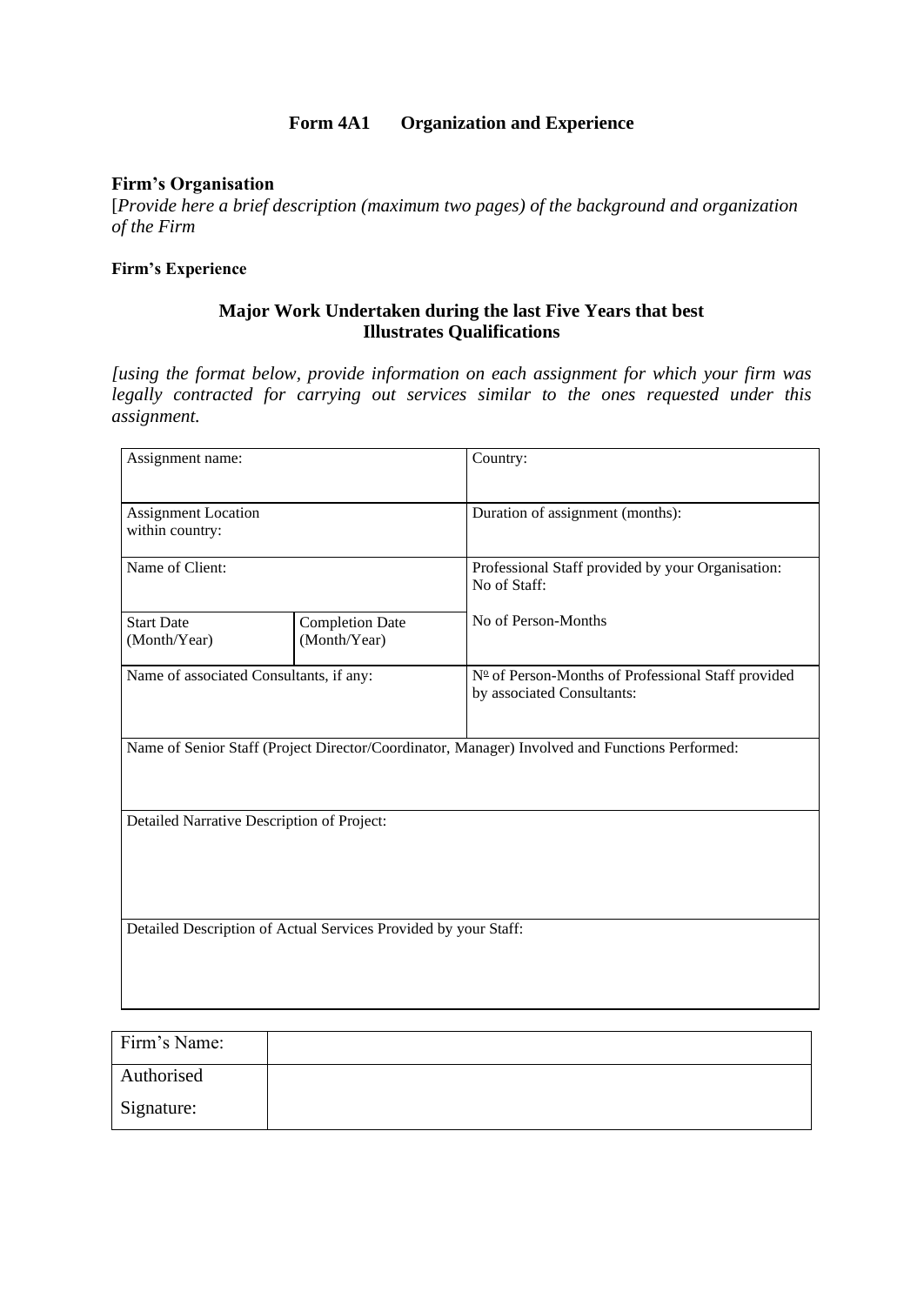#### **Form 4A2 Firm's Comments and Suggestions on the Terms of Reference and on Counterpart Staff and equipments to be Provided by the Client**

#### **On the Terms of Reference**

[*Present and justify here any modifications or improvement to the Terms of Reference you are proposing to improve performance in carrying out the assignment (such as deleting some activity you consider unnecessary, or adding another, or proposing a different phasing of the activities or proposing an alternative method of undertaking the work). Such suggestions should be concise and to the point, and incorporated in your Proposal.*]

#### **On Counterpart Staff and Equipments**

[*Comment here on counterpart staff and equipments to be provided by the Client according to Section 3 including: equipment, chemicals, etc.*]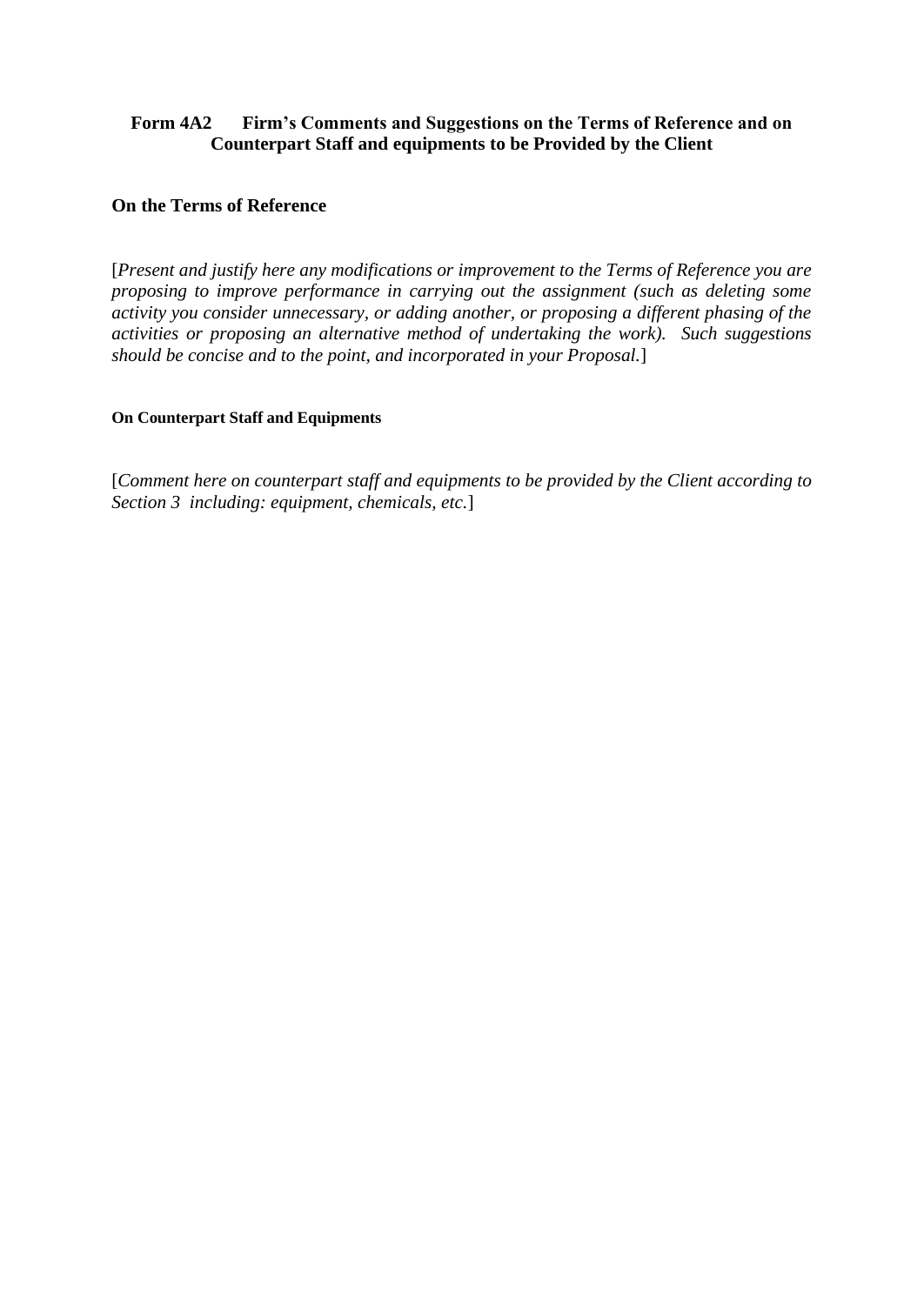#### **Form 4 A3 Description of Approach, Methodology and Work Plan for Performing the Assignment**

[*Technical approach, methodology and work plan are key components of the technical proposal. It is suggested that you present your technical proposal divided into the following three chapters:*

- *- Technical Approach and Methodology,*
- *- Work Plan, and*
- *- Organization and Staffing.*
- a) **Technical Approach and Methodology**. Here you should explain your understanding of the objectives of the assignment, approach to the services, methodology for carrying out the activities and obtaining the expected output, and the degree of detail of such output. You should highlight the problems being addressed and their importance, and explain the technical approach you would adopt to address them. You should also explain the methodologies you propose to adopt and highlight the compatibility of those methodologies with the proposed approach, (e.g., the methods of interpreting the available data; carrying out investigations, analyses, and studies; comparing alternative solutions). This chapter should incorporate any modifications to the TOR proposed by you. In case the TOR requires the Consultant to provide a quality plan and carry out the assignment according to its provisions, an outline of the quality plan (e.g., its list of contents) should be included in this chapter of the technical proposal.
- b) **Work Plan**. Here you should propose the main activities of the assignment, their content and duration, phasing and interrelations, milestones (including interim approvals by the Client), and delivery dates of the reports. The proposed work plan should be consistent with the technical approach and methodology, showing understanding of the TOR and ability to translate them into a feasible working plan. A list of the final documents, including reports, drawings, and tables to be delivered as final output, should be included here. The work plan should be consistent with the Work schedule of Form 4A5.
- c) **Organization and Staffing**. In this chapter you should propose the structure and composition of your team. You should list the main disciplines of the assignment, the key expert responsible, and proposed technical and support staff. The roles and responsibilities of professional staff should be set out in job descriptions. In case of association, this chapter will indicate how the duties and responsibilities will be shared. The organization and staffing will be reflected in the Team Composition and Task Assignments of Form 4A6, and the Staffing schedule of Form 4A7. An organization chart illustrating the structure of the team and its interfaces with the Client and other institutions involved in the project also should be provided.]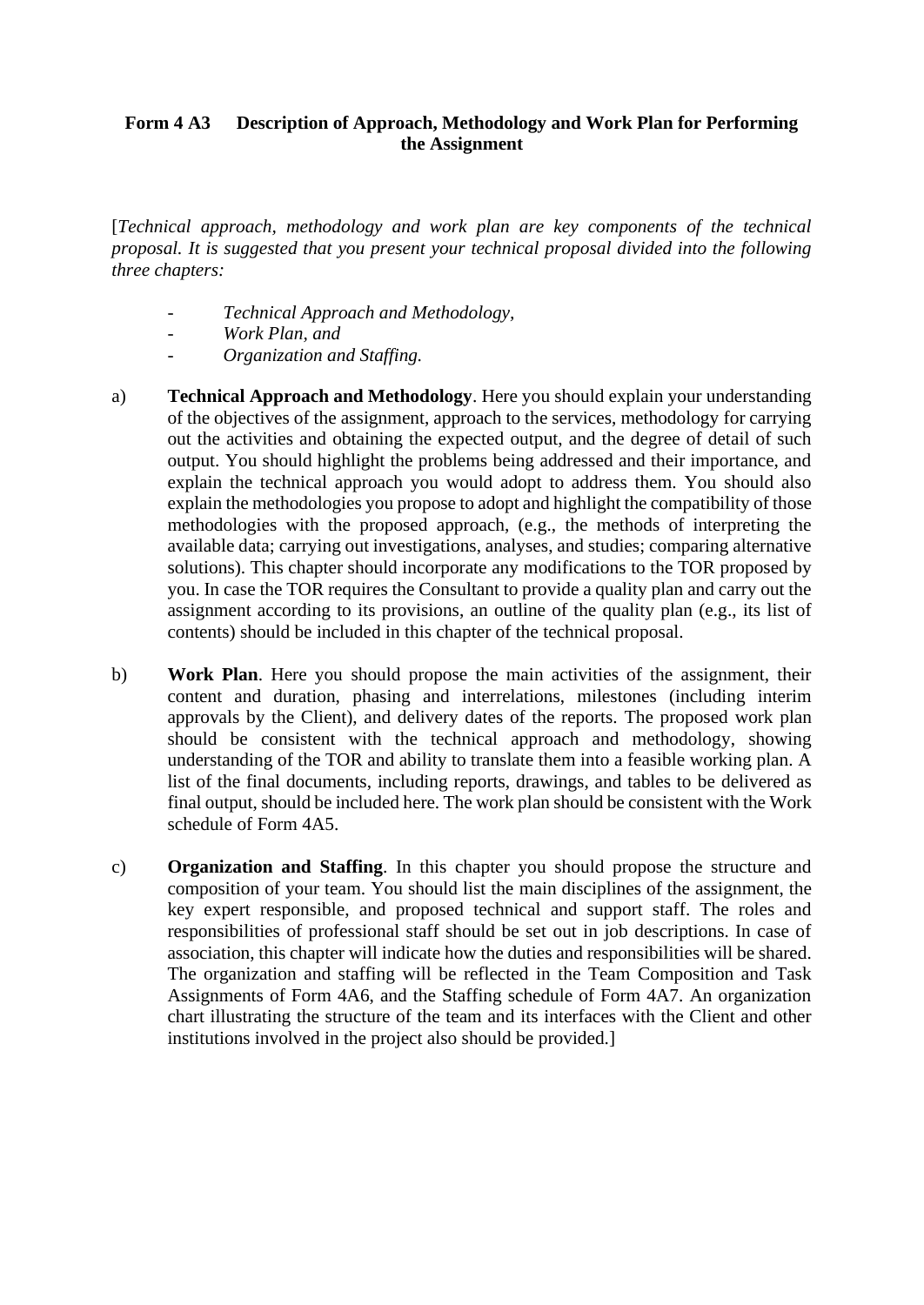### **Form 4A4 Team Composition and Task Assignments**

| Article I.    | Professional Staff |                   |                   |               |  |  |  |  |  |  |  |
|---------------|--------------------|-------------------|-------------------|---------------|--|--|--|--|--|--|--|
| Name of Staff | Firm/Organisation  | Area of Expertise | Position Assigned | Task Assigned |  |  |  |  |  |  |  |
|               |                    |                   |                   |               |  |  |  |  |  |  |  |
|               |                    |                   |                   |               |  |  |  |  |  |  |  |
|               |                    |                   |                   |               |  |  |  |  |  |  |  |
|               |                    |                   |                   |               |  |  |  |  |  |  |  |
|               |                    |                   |                   |               |  |  |  |  |  |  |  |
|               |                    |                   |                   |               |  |  |  |  |  |  |  |
|               |                    |                   |                   |               |  |  |  |  |  |  |  |
|               |                    |                   |                   |               |  |  |  |  |  |  |  |
|               |                    |                   |                   |               |  |  |  |  |  |  |  |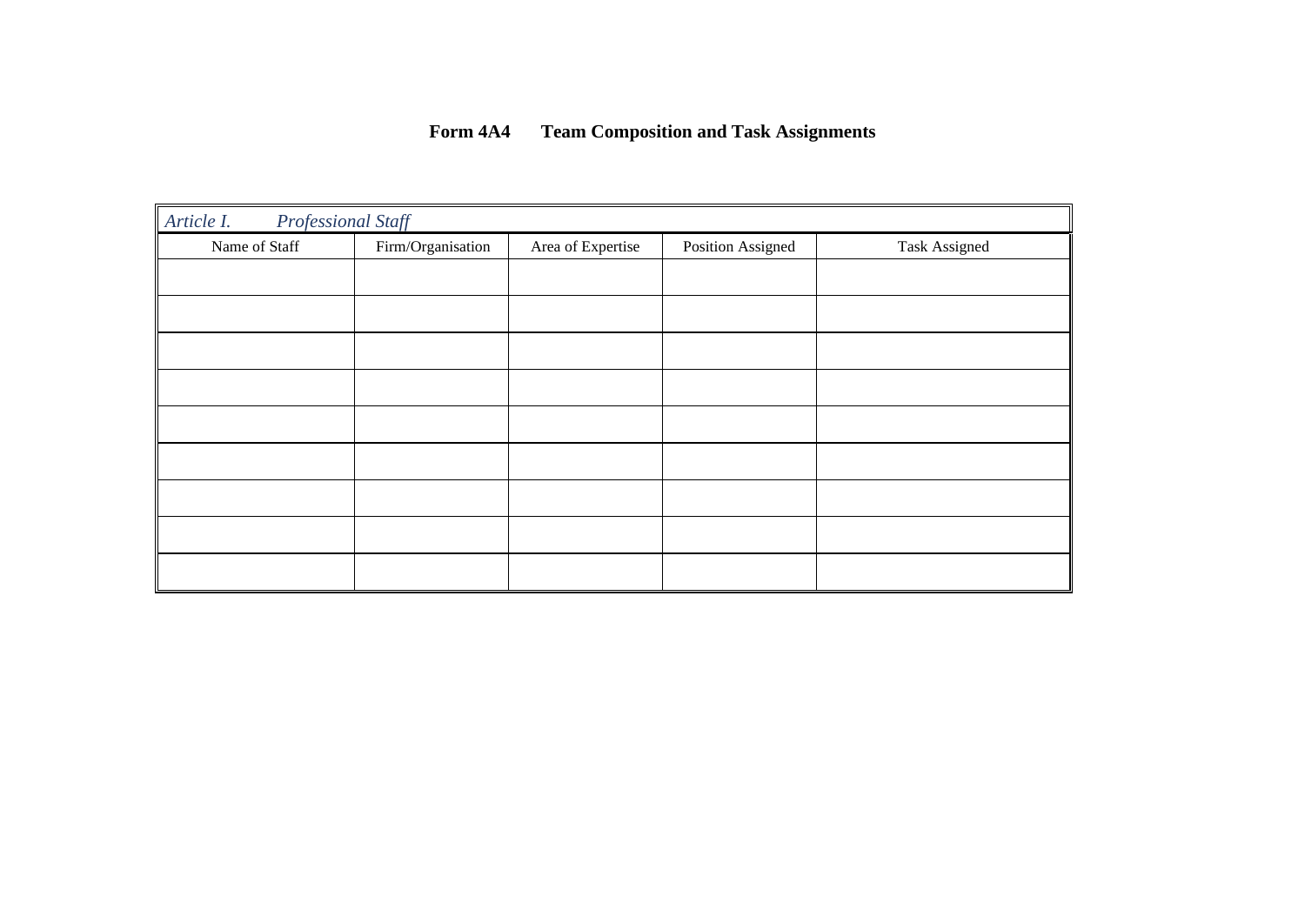| Form 4A5 | <b>Staffing Schedule 1</b> |
|----------|----------------------------|
|----------|----------------------------|

| $\mathbf{N}^{\circ}$ | Name of Staff | Staff-month input by month <sup>1</sup><br>Total staff-month input |   |   |   |   |   |              |           |    |           |             |             |                    |              |  |
|----------------------|---------------|--------------------------------------------------------------------|---|---|---|---|---|--------------|-----------|----|-----------|-------------|-------------|--------------------|--------------|--|
|                      | ↑             | 4                                                                  | 4 | 5 | o | − | 8 | 9            | <b>10</b> | 11 | 12        | $\mathbf n$ | Home        | $\mathbf{Field}^2$ | <b>Total</b> |  |
|                      |               |                                                                    |   |   |   |   |   |              |           |    |           |             | .           |                    |              |  |
| ◠                    |               |                                                                    |   |   |   |   |   |              |           |    |           |             | --------    |                    |              |  |
| $\sim$<br>J.         |               |                                                                    |   |   |   |   |   |              |           |    |           |             | ----------- |                    |              |  |
|                      |               | ----------                                                         |   |   |   |   |   |              |           |    |           |             | --------    |                    |              |  |
|                      |               |                                                                    |   |   |   |   |   | ----------   |           |    |           |             | ---------   |                    |              |  |
| n                    |               |                                                                    |   |   |   |   |   |              |           |    | --------- |             | .           |                    |              |  |
|                      |               |                                                                    |   |   |   |   |   | <b>Total</b> |           |    |           |             |             |                    |              |  |

1 For Professional Staff the input should be indicated individually; for Support Staff it should be indicated by category (e.g.: draftsmen, clerical staff, etc.).

2 Months are counted from the start of the assignment. For each staff indicate separately staff-month input for home and field work.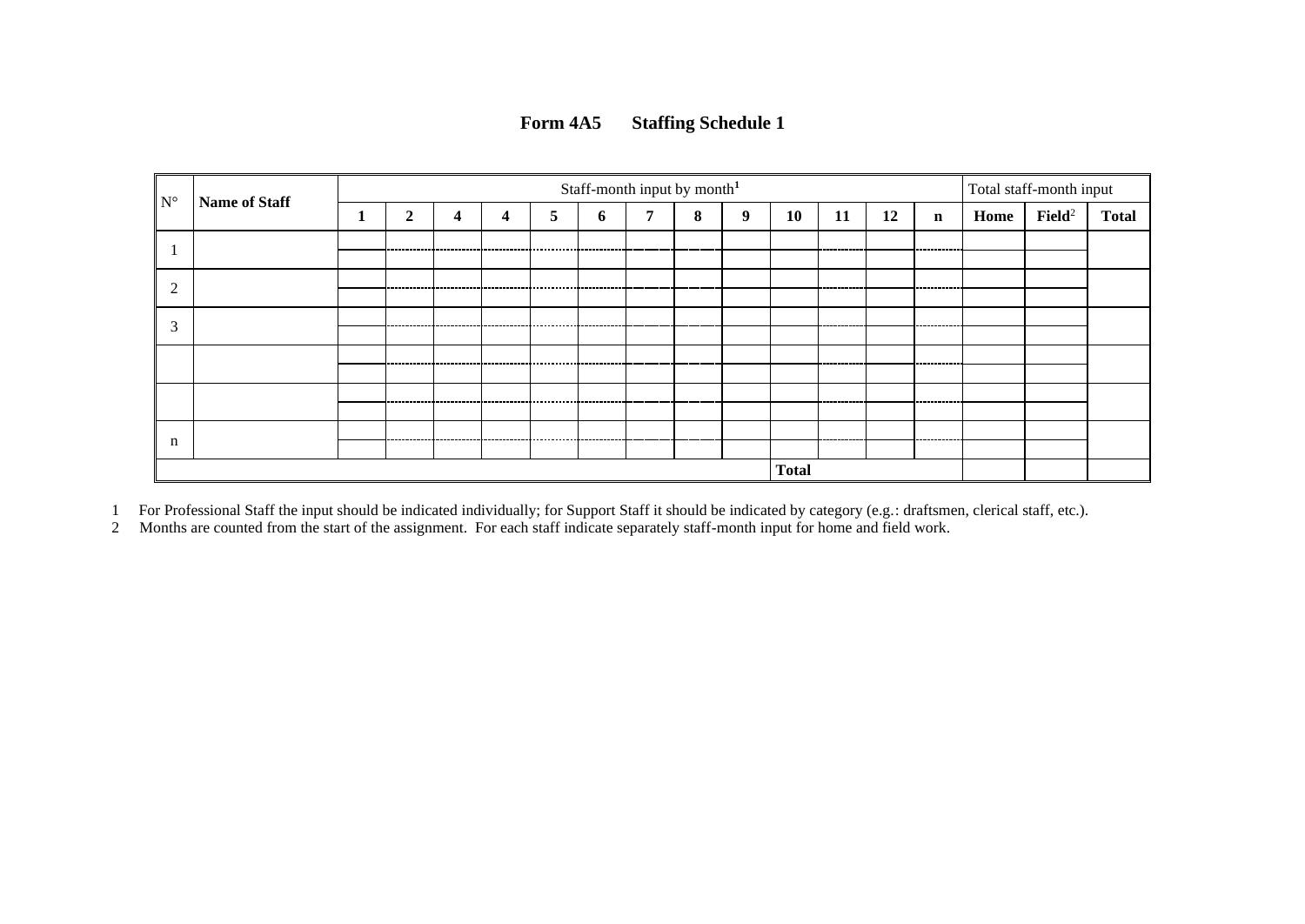#### **4B. Financial Proposal - Standard Forms**

[*Comments in brackets [ ] provide guidance to the short listed Consultants for the preparation of their Financial Proposals; they should not appear on the Financial Proposals to be submitted.]*

*[Forms 4B1 to 4B5 are to be used for the preparation of the Financial Proposal according to the instructions provided under Clause 19 of the Instructions to Consultants. Such Forms are to be used whichever is the selection method indicated in Clause 1.1 of the Proposal Data Sheet]*

- 4B1 Summary of Costs
- 4B2 Breakdown of Staff Remuneration
- 4B3 Breakdown of Reimbursable expenses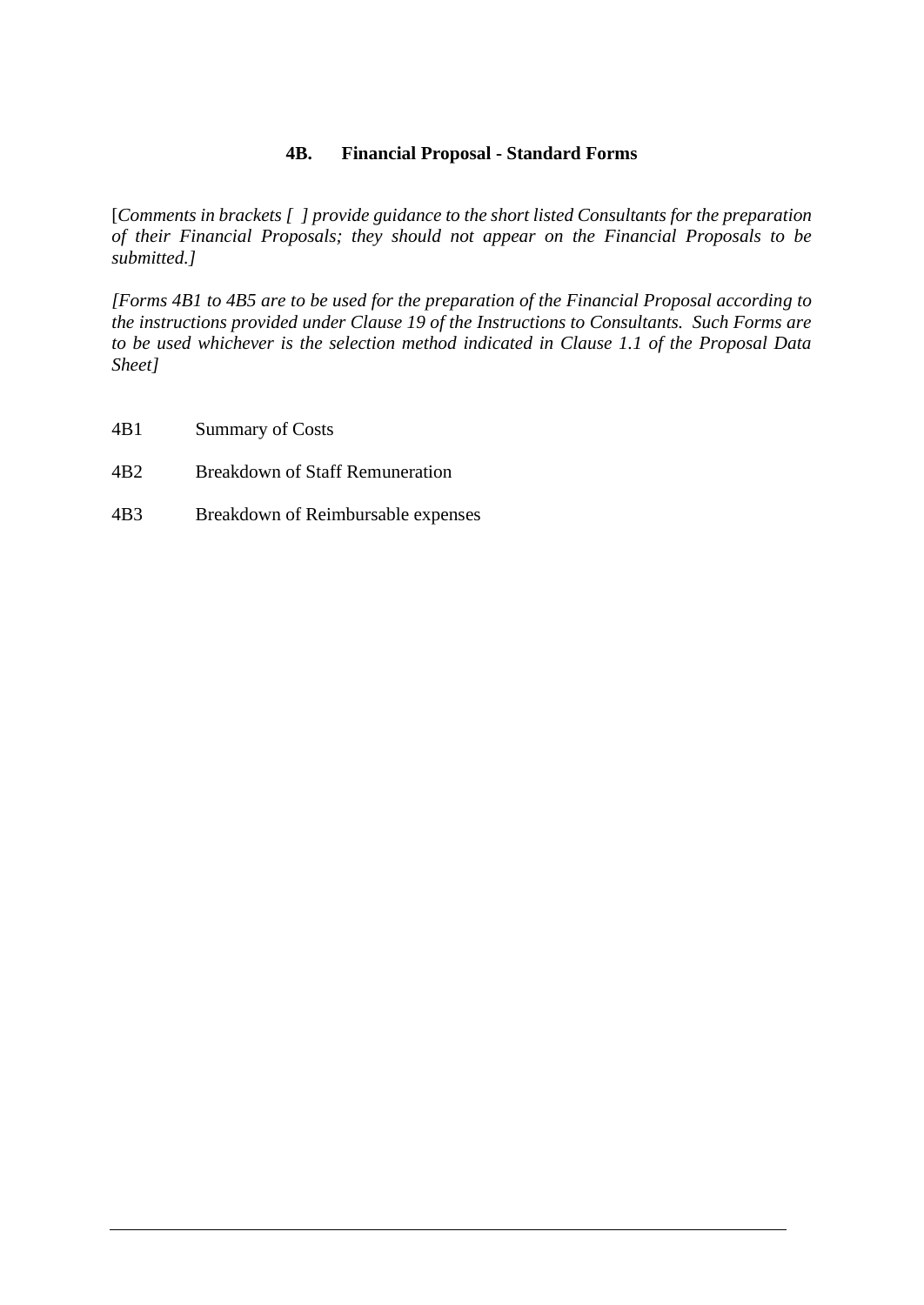#### **Form 4B1**

#### Form 4B1 Summary of Costs

| <b>Cost Component</b>     | Costs |
|---------------------------|-------|
| Staff Remuneration (1)    |       |
| Reimbursable Expenses (1) |       |
| Sub-Total                 |       |
| Local Taxes (1)           |       |

1# Staff Remuneration, Reimbursable Expenses and Taxes must coincide with relevant Total Costs indicated in Forms 5B2 and 5B3.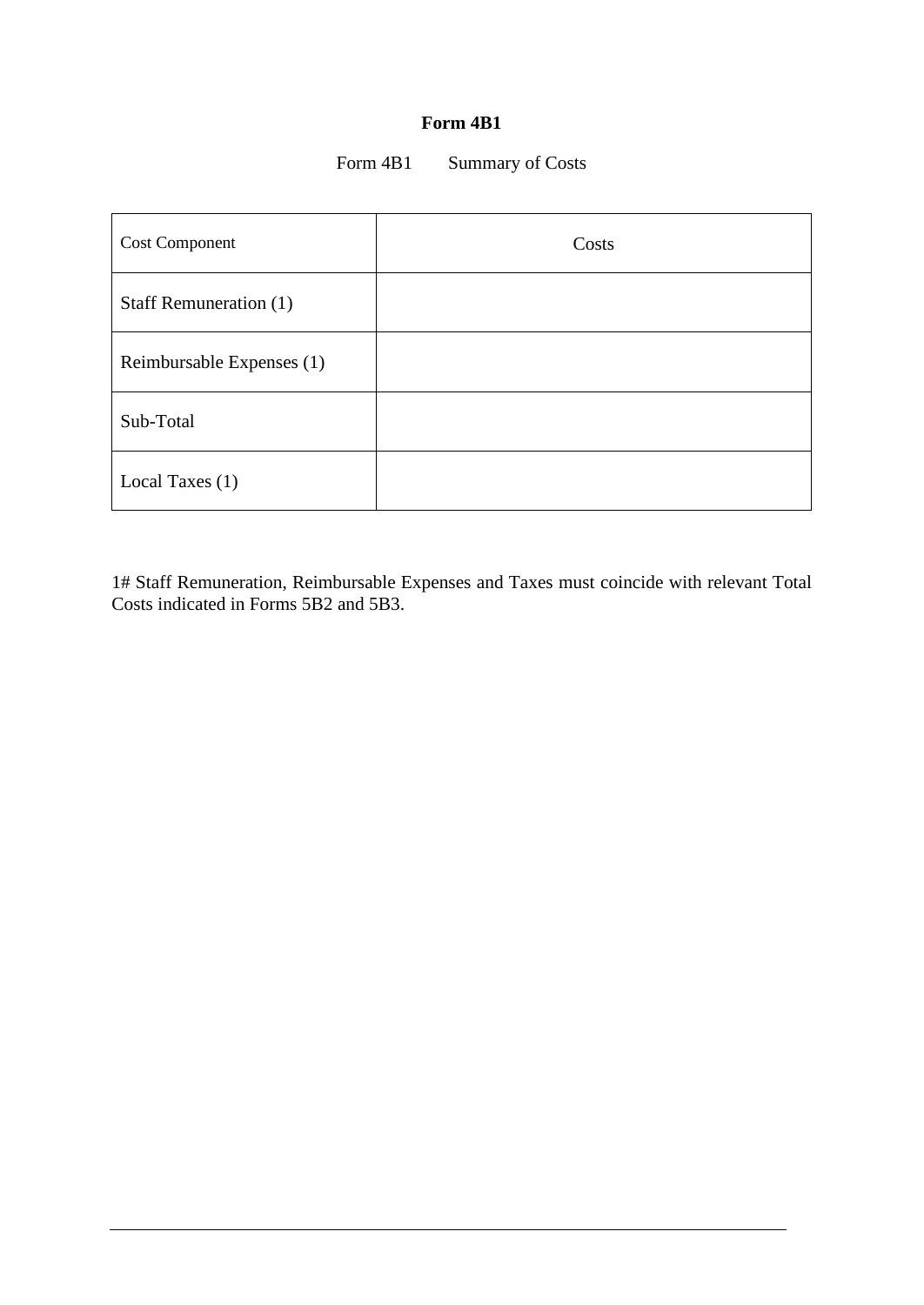| Name1              | Position2 | Staff-<br>month<br>Rate3 | Input3<br>(Staff-<br>months) | [Indicate Sub<br>Cost for each<br>staff] 4 |  |  |  |
|--------------------|-----------|--------------------------|------------------------------|--------------------------------------------|--|--|--|
| Staff              |           |                          |                              |                                            |  |  |  |
|                    |           | Head<br>Office           |                              |                                            |  |  |  |
|                    |           | Field                    |                              |                                            |  |  |  |
|                    |           |                          |                              |                                            |  |  |  |
|                    |           |                          |                              |                                            |  |  |  |
|                    |           |                          |                              |                                            |  |  |  |
|                    |           |                          |                              |                                            |  |  |  |
|                    |           |                          |                              |                                            |  |  |  |
|                    |           |                          |                              |                                            |  |  |  |
|                    |           |                          |                              |                                            |  |  |  |
|                    |           |                          |                              |                                            |  |  |  |
|                    |           |                          |                              |                                            |  |  |  |
| <b>Total Costs</b> |           |                          |                              |                                            |  |  |  |

Breakdown of Staff Remuneration

1 Professional Staff should be indicated individually; Support Staff should be indicated per category (e.g.: draftsmen, clerical staff).

2 Positions must coincide with the ones indicated in Form 4A7.

3 Indicate the total expected input of staff and staff-month rate required for carrying out the activity indicated in the Form.

4 For each staff indicate the remuneration. Remuneration = Staff-month Rate x Input.